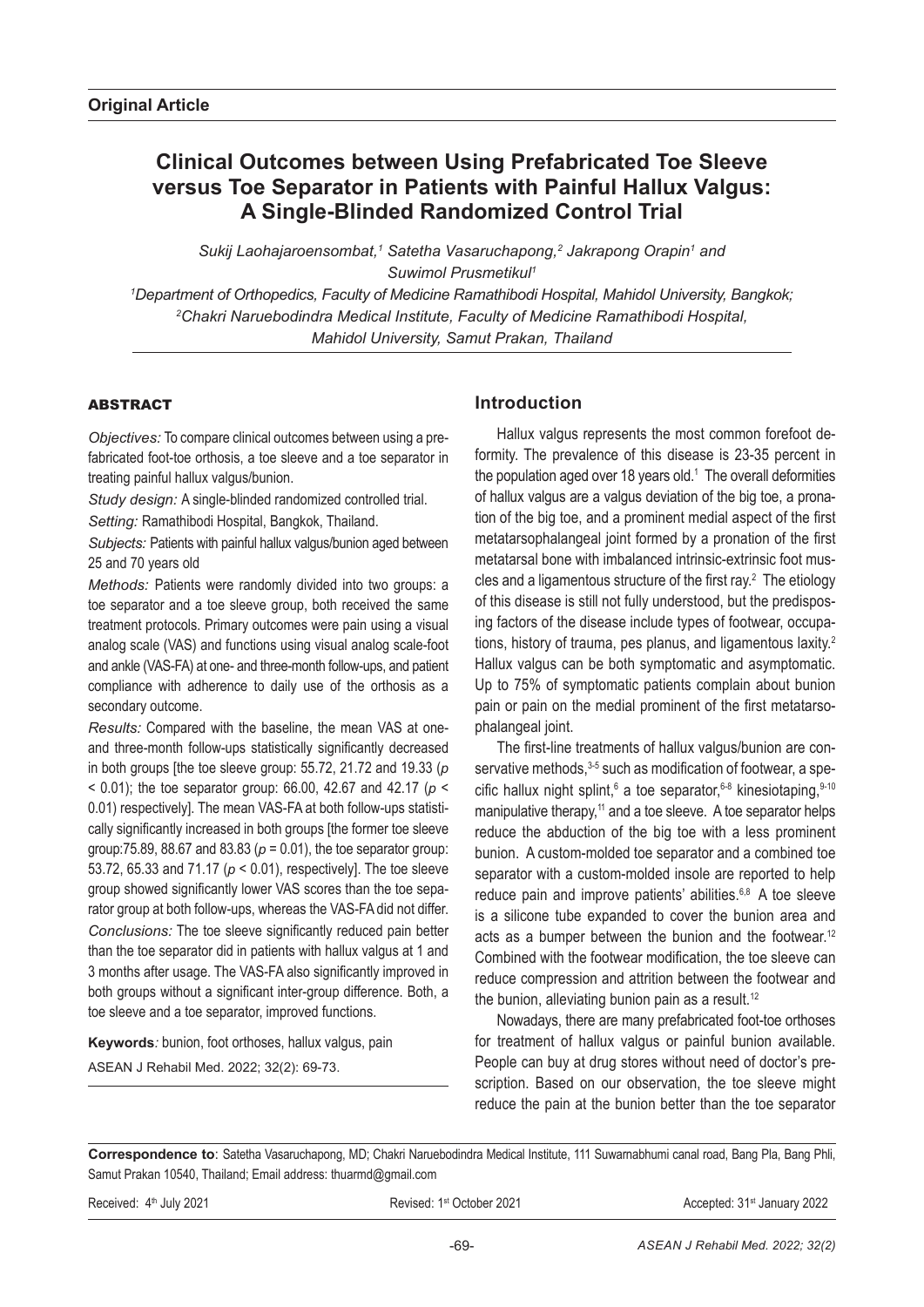due to direct reduction of attrition between bunion and shoe. However, there have been no studies comparing between the use of a prefabricated toe sleeve and a prefabricated toe separator. This study aimed to compare clinical outcomes between the above-mentioned foot-toe orthoses.

## **Methods**

We conducted a single-blinded randomized controlled trial at Ramathibodi Hospital, Thailand, between 2015-2017. After approved by the Institute Review Board of Ramathibodi Hospital, and the trial was registered in the Thai Clinical Trials Registry with the ID TCTR20200506003.

#### **Participants**

We enrolled patients with hallux valgus. The diagnosis of hallux valgus was confirmed by the weightbearing foot radiograph demonstrating either an intermetatarsal angle over 9 degrees or hallux valgus angle over 15 degrees.<sup>12</sup> The inclusion criteria were age between 25 and 70 years old, and a complaint of bunion pain. We excluded patients with osteoarthritic changes of the first metatarsophalangeal joint, a history of significant foot injury that affected their normal abilities, neuromuscular disorders, inflammatory joint disease, post infection of the first metatarsophalangeal joint, and allergies to non-steroidal anti-inflammatory drug (NSAIDs) acetaminophen and silicone. Drop out criteria were the patient who did not use foot-toe orthoses or not come to follow-up as schedule.

The sample size was calculated by using the mean visual analog scale (VAS) score from a study of Tehraninasr et al.<sup>6</sup> with alpha =  $0.05$  and beta =  $0.10$ . The calculated sample size was 18 participants per group.

## **Randomization**

The randomization was done by using a block size of four, generated by STATA 11.0 and concealed by an opaque envelope.

#### **Intervention**

The recruited patients were divided into two groups: a toe sleeve and a toe separator group. All participants were instructed to use the prescribed orthosis for at least 7 hours a day, 5 days a week, especially while doing physical activities, such as walking, running, or standing for a long period of time, and record the duration of usage in the logbook. Both groups were advised to wear shoes of one size larger to prevent overstuffing of the foot-toe orthosis and instructed to take either 500 mg of acetaminophen orally every 6 hours or 250 mg of naproxen twice a day after every meal for severe pain and record in a logbook.

The participants' baseline characteristics were recorded. The participants were followed up at one- and three- month for assessment of VAS and visual analog scale-foot and ankle (VAS-FA) after using the prescribed orthosis.

#### **Materials**

In the toe separator group, the participants were instructed to wear a prefabricated toe separator, a standard size firm curve silicone rubber (e-life orthopedic, Taiwan) (Figure 1 A).

In the toe sleeve group, the participants were instructed to wear a soft, stretchable fabric fully coated with proprietary polymer gel and one-sided recess to cover the bunion area, size L/XL (SILIPOS, USA) (Figure 1 B). Both foot-toe orthoses were approved by the Thai-FDA.

#### **Outcomes**

VAS and the Thai version of VAS-FA were the primary outcomes of the study. VAS was rated by the participants to quantify bunion pain, ranged from 0 (no pain) to 100 (extreme pain). The Thai version of VAS-FA is a validated functional scale which consists of 20 questions about pain (4 questions), functions/abilities (11 questions) and other complaint (5 questions).13 The total point for entire scaling system is 2,000 points which is then divided by 20, resulting in score ranging 0 (extreme pain and limited function) to 100 (no pain and normal functions).13

In addition, patient adherence to the instruction of using the prescribed orthosis, the daily usage (hours), was recorded by participants in a provided logbook.

#### **Statistical methods**

The means of both VAS and VAS-FA at baseline were compared by student's t-test. The mean adherence in terms of usage hour was compared by student's t-test. Comparison the mean of VAS and VAS-FA in each group at baseline, and 1 and 3 months after treatment was done using repeated ANOVA. Comparison the mean of VAS and VAS-FA between the toe sleeve and the toe separator groups was done using ANCOVA, taking into account the significant difference at baseline of VAS-FA and possible confounding effects by



**Figure 1.** Two types of foot-toe orthoses used in this study: (A) a toe separator, (B) a toe sleeve and (C) showing how the orthoses are used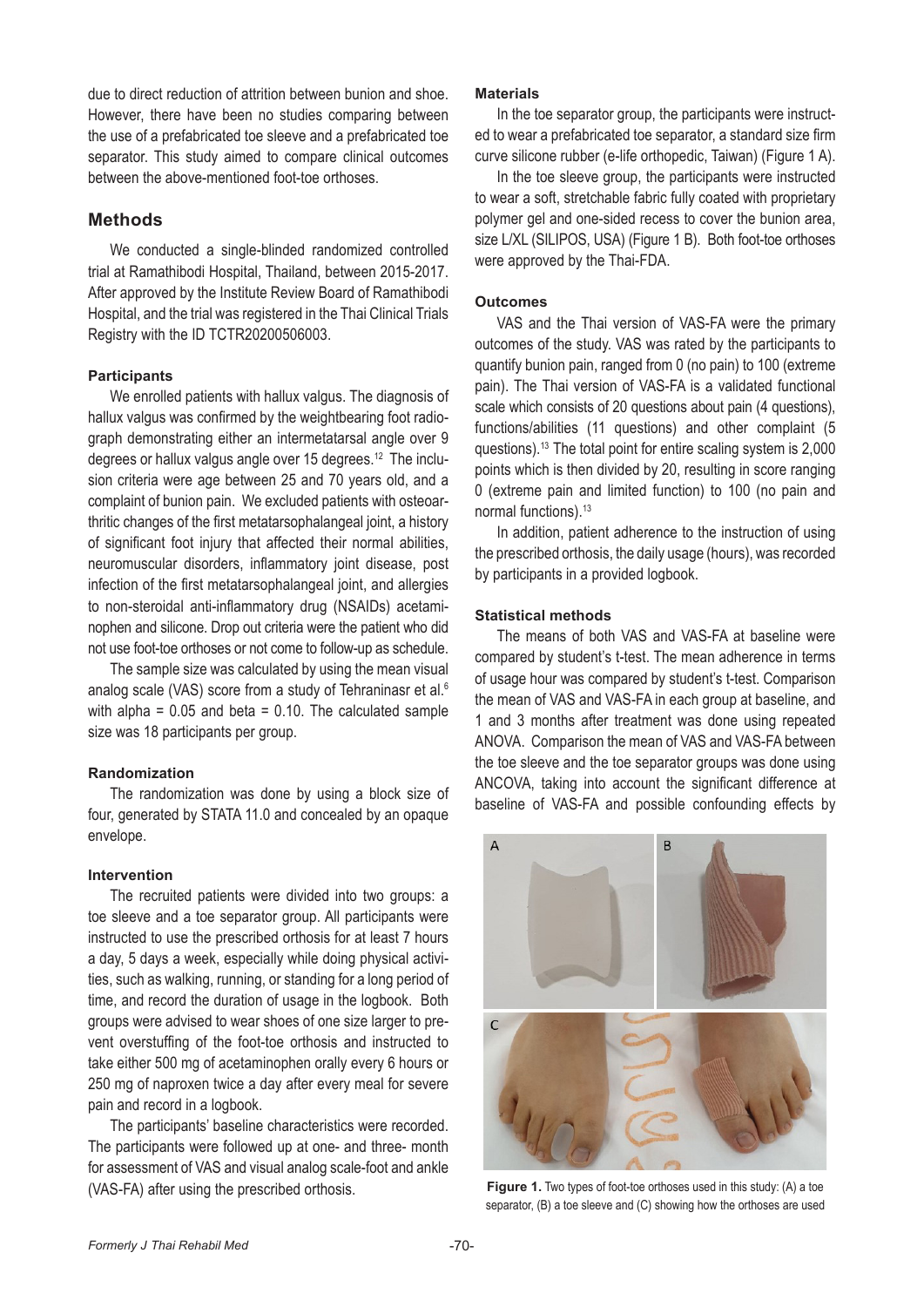adherence to treatment. All statistical analyses were done by SPSS version 15 with statistical significance defined as *p* < 0.05. The participants were analyzed based on the intention-to-treat principle.

## **Results**

Thirty-six participants were included in this study. All were female except one male participant in the toe separator group. There was no significant difference in the mean values of the baseline characteristics, hallux valgus angle, intermetatarsal angle, and VAS as shown in Table 1. The ranges of VAS were 13 to 84 in the toe sleeve group and 21 to 91 in the toe separator group. The baseline VAS-FA was, however, significantly different between the two groups, with the means of 53.72 and 75.89 (*p* < 0.01) in the group treated with a toe separator and the group treated with a toe sleeve, respectively (Table 1). There was no participant dropout during the study (Figure 2).

#### **Within group analysis**

The mean VAS-FA of both groups increased significantly at both follow-ups (Table 2). respectively. When using repeatedmeasure ANOVA, both groups were significantly different across the three time points. Post-hoc analysis shown a significant increase of VAS-FA at 1-month follow-up compared to baseline in the toe sleeve group whereas in the toe separator group VAS-FA was increased significantly at 3 months follow-up (Table 3).

#### **Comparison between groups**

By using ANCOVA, mean VAS was significant difference between the two groups at 1-month (*p* = 0.01) and 3-month follow-up (*p* < 0.01) (Table 4).

When comparing the mean VAS-FA between two groups at 1-month and 3-month follow-ups (Table 4), no significant difference was observed between the two groups at both time points ( $p = 0.10$  and 0.59).

| Table 1. Baseline characteristics, baseline disease profile and adherence: mean and standard deviation. |  |
|---------------------------------------------------------------------------------------------------------|--|
|---------------------------------------------------------------------------------------------------------|--|

|                                      | Toe-sleeve $(N = 18)$ | Toe-separator $(N = 18)$ | p-value |
|--------------------------------------|-----------------------|--------------------------|---------|
| Age (years)                          | 51.50 (12.00)         | 48.00 (12.00)            | 0.38    |
| Body mass index (Kg/m <sup>2</sup> ) | 21.44 (2.06)          | 20.61 (2.09)             | 0.23    |
| IMA (degree)                         | 14.50 (2.40)          | 14.11 (1.50)             | 0.56    |
| HVA (degree)                         | 28.11 (5.00)          | 28.22 (4.00)             | 0.94    |
| VAS (mm)                             | 55.72 (20.86)         | 66.00 (14.68)            | 0.09    |
| VAS-FA (mm)                          | 75.89 (14.01)         | 53.72 (10.65)            | < 0.01  |

IMA, intermetatarsal angle; HVA, hallux valgus angle; VAS, Visual analoque scale; VAS-FA. visual analogue scale-Foot and ankle (Thai) *p*-value comparing the mean between two groups.



#### **CONSORT 2010 flow diagram**

**Figure 2. Flowchart of the trial**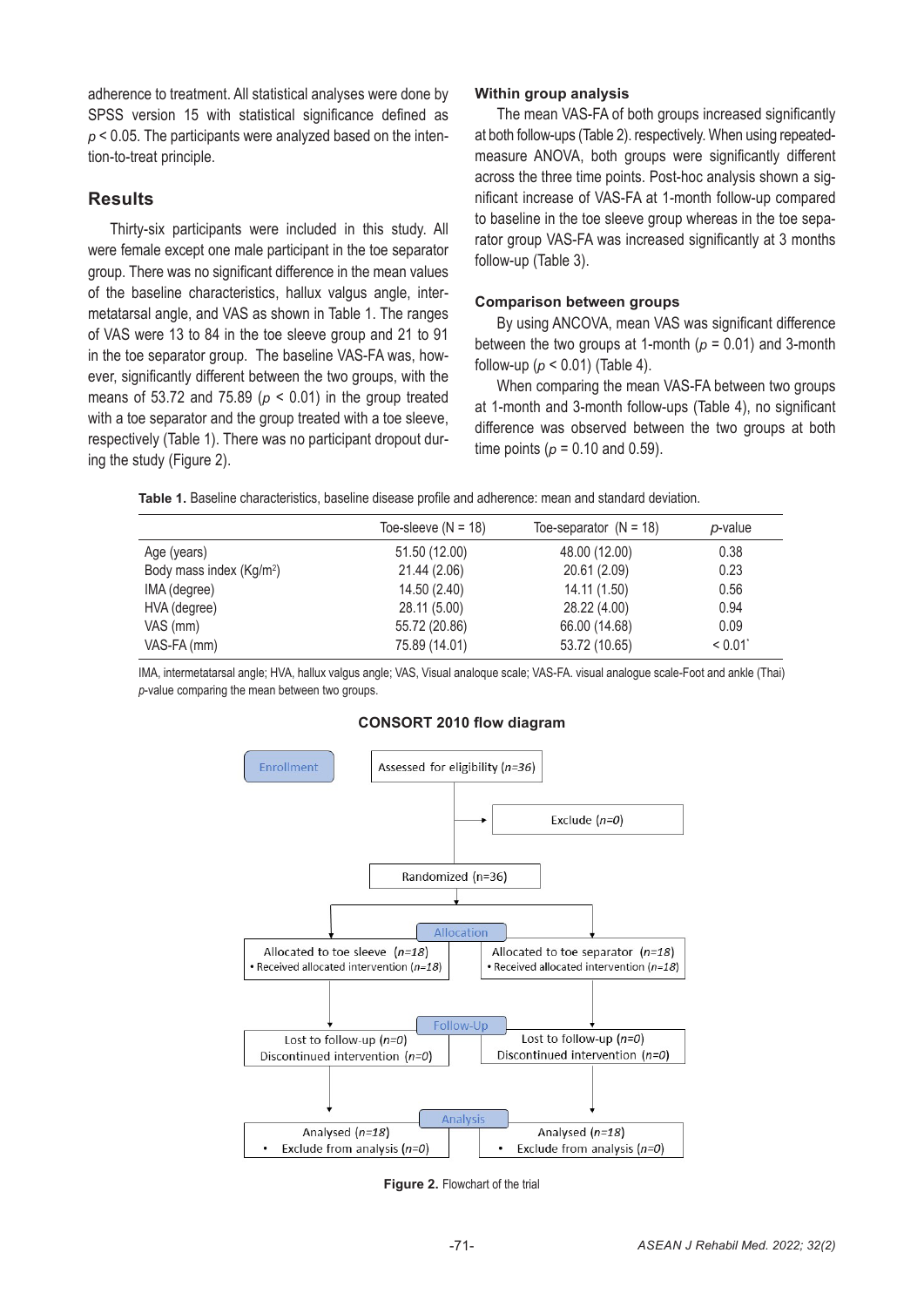**Table 2.** Comparison of VAS and VAS-FA in each group: mean and standard deviation

|                       | Toe sleeve group |               | Toe separator group |               |
|-----------------------|------------------|---------------|---------------------|---------------|
|                       | VAS              | VAS-FA        | VAS                 | VAS-FA        |
| Baseline <sup>1</sup> | 55.72 (20.86)    | 75.89 (14.01) | 66.00 (14.68)       | 53.72 (10.65) |
| at 1-month FU         | 21.72 (11.64)    | 88.67 (12.03) | 42.67 (25.72)       | 65.33 (18.11) |
| at 3-month FU         | 19.33 (9.61)     | 83.83 (11.78) | 42.17 (24.58)       | 71.17 (12.65) |
| p-value <sup>*</sup>  | < 0.01           | 0.01          | < 0.01              | < 0.01        |

VAS, visual analog scale; VAS-FA, visual analog scale-foot and ankle; FU, follow-up

*p*-value comparing the same device at different times

| Table 3. Post-hoc analysis (pairwise comparisons) |  |  |  |
|---------------------------------------------------|--|--|--|
|---------------------------------------------------|--|--|--|

|                         | Toe sleeve group          |         | Toe separator group        |          |
|-------------------------|---------------------------|---------|----------------------------|----------|
|                         | Mean difference (95% CI)  | p-value | Mean difference (95% CI)   | p-value  |
| <b>VAS</b>              |                           |         |                            |          |
| Baseline - 1-month FU   | 34 (20.33-47.67)          | < 0.01  | 23.33 (9.41-37.25)         | < 0.01   |
| Baseline - 3-month FU   | 36 (22.94-49.83)          | < 0.01  | 23.83 (10.67-37.00)        | < 0.01   |
| 1-month FU - 3-month FU | $2.39(-1.39-6.17)$        | 0.33    | $0.50$ (-37.00- $-10.67$ ) | 1.00     |
| VAS-FA                  |                           |         |                            |          |
| 1-month FU - baseline   | 12.78 (7.85-17.71)        | < 0.01  | $11.61 (-0.23 - 23.46)$    | 0.55     |
| 3-month FU - baseline   | 7.944 (-0.05-15.93)       | 0.05    | 17.44 (9.35-25.54)         | < 0.01   |
| 3-month FU - 1-month FU | $-4.83$ $(-11.27 - 1.60)$ | 0.19    | 5.83 (1.07-10.59)          | $0.01^*$ |

VAS, visual analog scale; VAS-FA, visual analog scale-foot and ankle; FU, follow-up

Negative mean difference of VAS-FA means worse

**Table 4.** Comparison of VAS and VAS-FA between the toe sleeve and the toe separator groups: mean and standard deviation

|               | Toe sleeve group | Toe separator group | p-value  |
|---------------|------------------|---------------------|----------|
| <b>VAS</b>    |                  |                     |          |
| at 1-month FU | 21.72 (11.64)    | 42.67 (25.72)       | $0.01^*$ |
| at 3-month FU | 19.33 (9.61)     | 42.17 (24.58)       | < 0.01   |
| VAS-FA        |                  |                     |          |
| at 1-month FU | 88.67 (12.03)    | 65.33 (18.11)       | 0.10     |
| at 3-month FU | 83.83 (11.78)    | 71.17 (12.65)       | 0.59     |

*p*-value compared between devices at the same period; FU, follow-up

#### **Patient adherence and use of pain medication**

In terms of patient adherence to the instruction of using a toe sleeve/toe separator and taking pain medication, there was no significant difference between the two groups with the mean foot-toe orthosis usage of 38.17 (19.65) hours per week in the toe separator group and 36.63 (22.56) hours per week in the toe sleeve group ( $p = 0.83$ ). There was no reported use of pain medication nor any problems e.g. discomfort from the foot-toe orthoses during the study.

## **Discussion**

In theory, toe sleeve could reduce the pressure on the bunion by padding that covers the bunion and toe separator could reduce the pressure by reduced the deformities of the hallux valgus.<sup>6,12</sup> Here, our study compared the usage of foottoe orthoses between a toe sleeve and a toe separator using the pain VAS for self-rating painful bunion and the Thai version of VAS-FA for self-assessment of foot and ankle functions. We found that both orthoses could reduce pain and improve function after using them for a month. A comparison between the two orthoses revealed that the toe sleeve had superior outcomes in terms of VAS and VAS-FA over the toe separator, although the baseline VAS-FA of the toe sleeve treatment group was better than that of the toe separator treatment group.

Tehraninasr et al. concluded that a toe separator could reduce pain after three months of follow-up from baseline.<sup>6</sup> The foot-toe orthoses in their study was custom fabricated and used with semi-rigid insole but our study used prefabricated foot-toe orthoses but still can relieved pain and improved functions of patients.

The data show that there were no differences in the VAS and VAS-FA scores when comparing between at one-month and at three-month follow-ups in both groups. The patients still had pain but less, improved functions but still had some limitation. This might be because the foot-toe orthoses could help relieved the pain from the deformities but not totally corrected them so the pain and limitation of functions were not totally resolved.